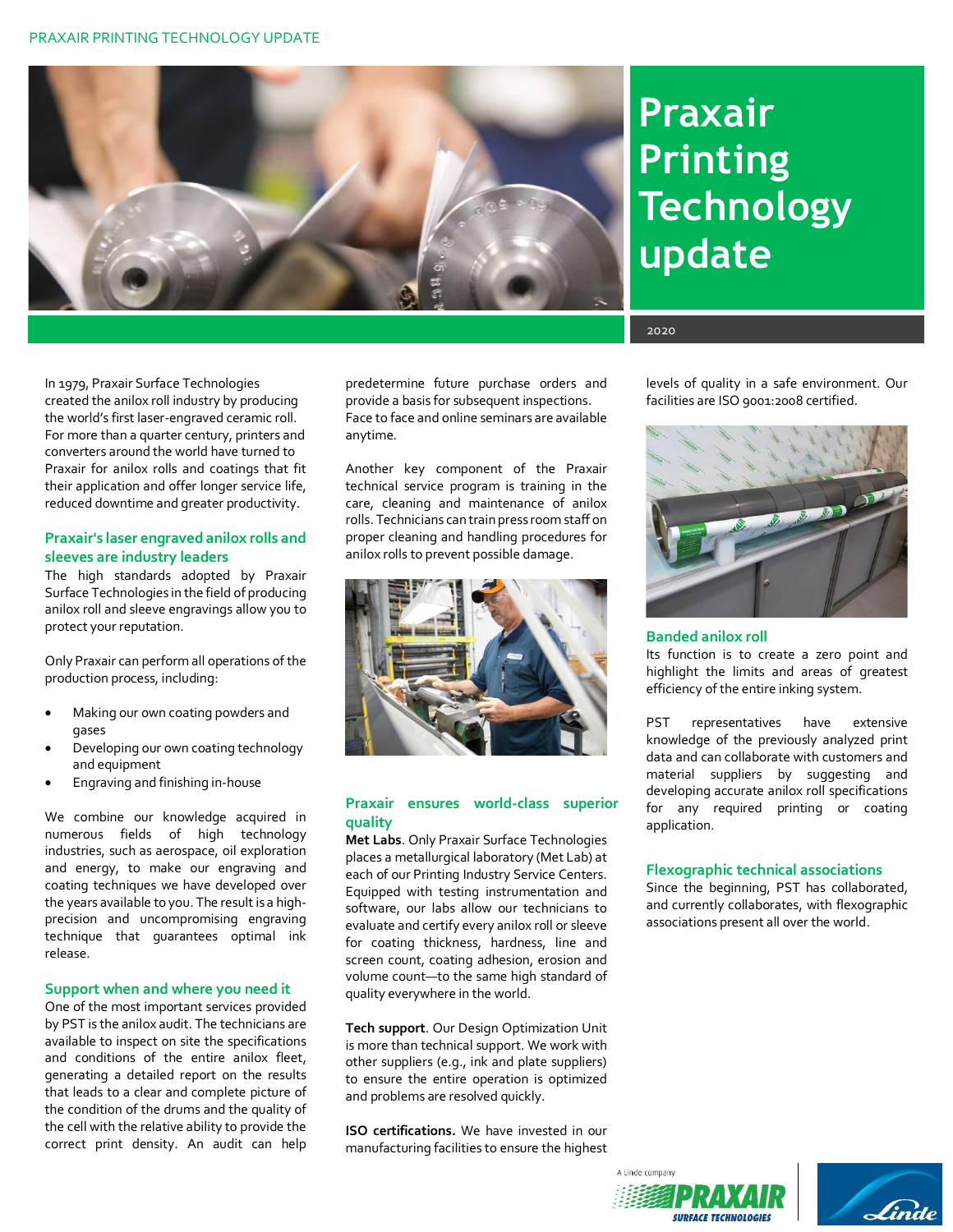# **The Novaline process**

Novaline series engravings are obtained using the latest laser technology, where the beam is deflected and modulated at high speed to create a digital definition of each cell. The concept of every elongated cells is mainly the possibility of remaining in the correct screen / volume ratio compared to the traditional 60 °. This will give the possibility to find the proper solution when the 60° standard cell is not enough.

#### **NovaGold:**



#### High definition for flexible packaging

- Angle suitable for any print mode.
- Excellent performance even on medium to low support performance media.
- Perfect for ultra-high-resolution fullcolor printing at high speed.
- Gentle angle of attack to the blade creates a very resistant and performing pattern.



#### High definition for paper and corrugated cardboard packaging

- Great efficiency and optimum performance on highly absorbent substrates.
- The straight and full-bodied walls maintain a very good stability over time.
- Improved ink release when using waterbased inks.





#### High definition for labels

- Very low ratio volume / cell depth.
- Suitable for highly viscous (UV) inks.
- Extremely easy to clean.

# **ARTGold** *–* **Reverse Engraving Technology**

During the first years of this third millennium, Praxair led the progress on open structure engraving with the introduction of reverse engraving technology.



The ARTGold engraving (Anilox Reverse Technologies) has a distinctive appearance due to the unusual configuration of the cells. The raised "pin" between the cells supports the doctor blade and provides a premium surface for placing ink or coating.

It has exceptional uniformity of coverage by virtually eliminating pitting and possibly the need for a double print bump.

Initially designed for flexo printing, it has become a standard for offset coating and for laying water-based and UV adhesives and coatings. It is perfect for high opacity white ink.

The cell bottom of the standard 60° cells tends to trap inks, coatings or adhesives, but with ARTGold this problem is effectively eliminated, allowing a high cleaning capacity. The obtainable transport volume is much greater than the standard. With the same screen ruling, depending on the printing conditions, it can be almost doubled.

#### **Tactile experiences**

The market continues to grow, and tactile coatings are now used daily to provide customers with a finish that can be defined as sandy, which creates the opportunity to create surface effects, combining the gloss and opacity of the printed product.

Since the 90's, PST has been collaborating with the major ink manufacturers to supply the correct anilox specification.

The ARTGold model exhibits splendid stability and distribution with one- and two-component paints and across different viscosities.



The typical flat bottom of the engraving is very easy to clean allowing long printing sessions, while maintaining the tactile sensation along the reel.



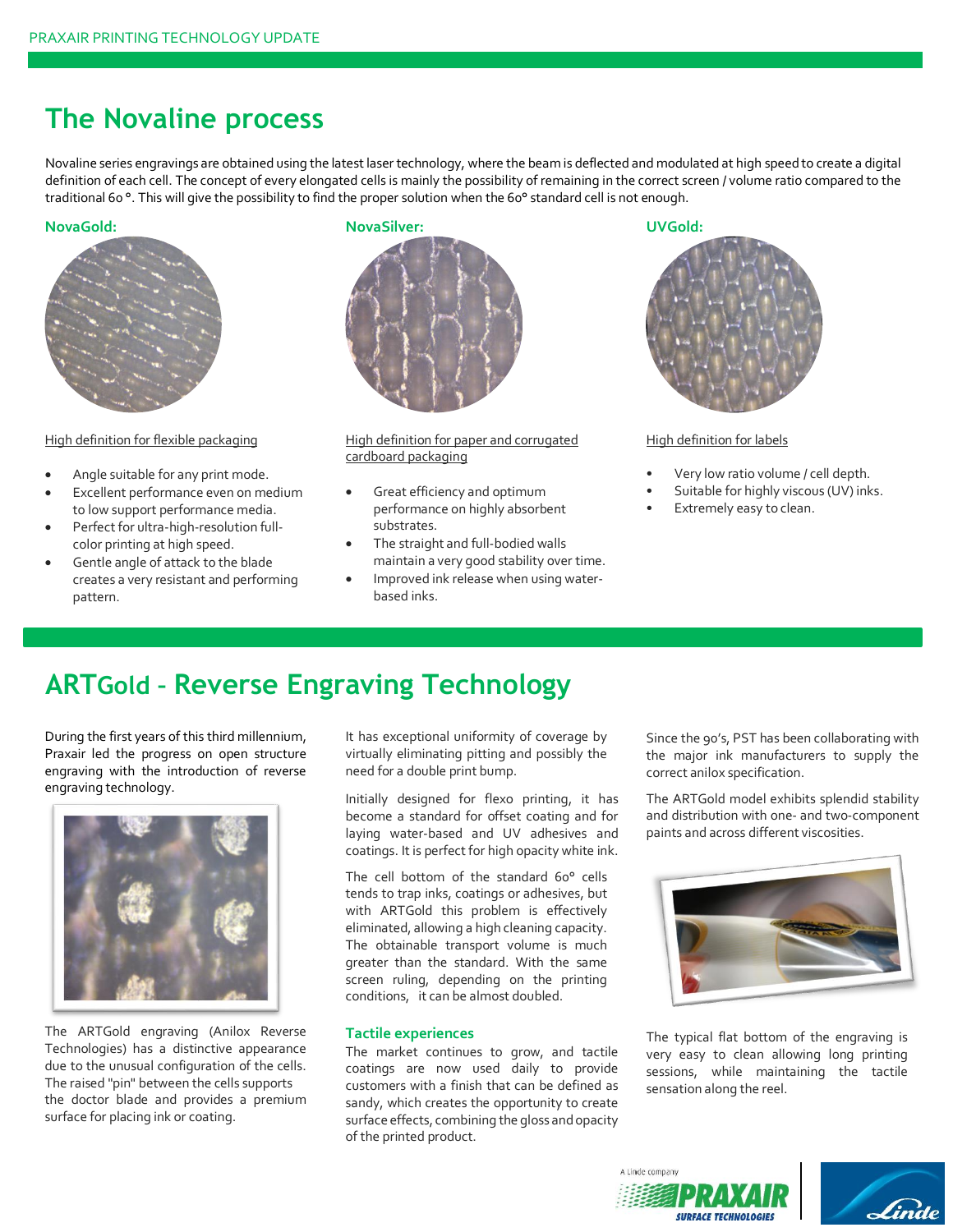# **The specification selection**

|                   |                                   |       |      |         |                    |              |         |            |      |                    |         | <b>METRIC</b><br>$\text{cm}^3/\text{m}^2$ |      |      |                              |     |                            |           |     |     |     |     |
|-------------------|-----------------------------------|-------|------|---------|--------------------|--------------|---------|------------|------|--------------------|---------|-------------------------------------------|------|------|------------------------------|-----|----------------------------|-----------|-----|-----|-----|-----|
|                   |                                   |       |      |         |                    |              |         |            |      |                    |         |                                           |      |      |                              |     | Four - Seven color Process |           |     |     |     |     |
|                   |                                   |       |      |         |                    |              |         |            |      |                    |         |                                           |      |      | <b>Degradation Halftones</b> |     |                            |           |     |     |     |     |
|                   | What to print                     |       |      |         |                    |              |         |            |      | Lines, work & Text |         |                                           |      |      |                              |     |                            |           |     |     |     |     |
|                   |                                   |       |      |         |                    | Heavy solids |         |            |      |                    |         |                                           |      |      |                              |     |                            |           |     |     |     |     |
|                   |                                   |       |      | Varnish |                    |              |         |            |      |                    |         |                                           |      |      |                              |     |                            |           |     |     |     |     |
|                   |                                   |       |      |         |                    |              |         |            |      |                    |         |                                           |      |      |                              |     |                            |           |     |     |     |     |
|                   | 5% dot                            |       |      | 18      | 22                 | 28           | 38      | 48         | 54   | 59                 | 69      | 80                                        |      |      |                              |     |                            |           |     |     |     |     |
| Plate screen      | 4% dot                            |       |      |         | 18                 | 20           | 26      | 34         | 38   | 42                 | 48      | 54                                        | 59   |      | 69                           | 80  |                            |           |     |     |     |     |
| L/cm              | 3% dot                            |       |      |         |                    | 18           | 20      | 26         | 28   | 34                 | 38      | 42                                        | 48   | 54   |                              | 59  | 69                         | 80        |     |     |     |     |
|                   | 2% dot                            |       |      |         |                    |              | 18      | 20         | 22   | 28                 |         | 34                                        | 38   | 42   | 48                           |     | 59                         | 69        | 80  |     |     |     |
|                   | 1% dot                            |       |      |         |                    |              |         |            | 18   | 20                 | 22      | 26                                        |      | 28   |                              | 34  | 42                         | 48        | 54  | 59  | 69  | 80  |
| Anilox Screen     | L/cm                              | 20    | 40   | 50      | 60                 | 80           | 100     | 120        | 140  | 160                | 180     | 200                                       | 220  | 240  | 260                          | 280 | 320                        | 360       | 420 | 480 | 520 | 600 |
|                   |                                   |       |      |         |                    |              |         |            |      |                    |         |                                           |      |      |                              |     |                            |           |     |     |     |     |
| Nova              | <b>NOVA MAX</b>                   | 120,0 | 60,0 | 48,0    | 40,0               | 32,5         | 26,0    | 21,5       | 18,5 | 16,5               | 14,5    | 13,0                                      | 12,0 | 11,0 | 10,0                         | 9,5 | 8,0                        | 7,0       | 6,5 | 6,0 | 5,5 | 4,5 |
| $60^\circ$        | <b>MAX</b>                        | 100,0 | 50,0 | 40,0    | 33,5               | 25,0         | 20,0    | 16,5       | 14,5 | 12,5               | 11,0    | 10,0                                      | 9,0  | 8,5  | 7,5                          | 7,0 | 6,0                        | 5,0       | 4,0 | 3,5 | 3,5 | 3,0 |
|                   | 33%                               | 61,0  | 30,5 | 24,5    | 20,5               | 15,5         | 12,0    | 10,0       | 8,5  | 7,5                | 7,0     | 6,0                                       | 5,5  | 5,0  | 4,5                          | 4,5 | 4,0                        | 3,5       | 3,0 | 2,5 | 2,5 | 2,0 |
| 60° Optimum RATIO | 23%                               | 42,5  | 21,5 | 17,0    | 14,0               | 10,5         | 8,5     | 7,0        | 6,0  | 5,5                | 4,5     | 4,5                                       | 4,0  | 3,5  | 3,5                          | 3,0 | 2,5                        | 2,5       | 2,0 | 2,0 | 1,5 | 1,5 |
| $60^\circ$        | <b>MIN</b>                        | 22,5  | 11,5 | 9,0     | 7,5                | 5,5          | 4,5     | 4,0        | 3,0  | 3,0                | 2,5     | 2,5                                       | 2,0  | 2,0  | 1,5                          | 1,5 | 1,5                        | 1,5       | 1,0 | 1,0 | 1,0 | 1,0 |
|                   |                                   |       |      |         |                    |              |         |            |      |                    |         |                                           |      |      |                              |     |                            |           |     |     |     |     |
| Nova              | <b>MIN</b>                        | 40,5  | 20,5 | 16,5    | 13,5               | 11.5         | 9,0     | 7,5        | 6,5  | 5,5                | 5,0     | 4,5                                       | 4,0  | 4,0  | 3,5                          | 3,0 | 3,0                        | 2,5       | 2,0 | 2,0 | 1,5 | 1,5 |
|                   |                                   |       |      |         |                    |              |         |            |      |                    |         |                                           |      |      |                              |     |                            |           |     |     |     |     |
|                   | Corrugated                        |       |      |         |                    |              | ARTGold | NovaSilver |      |                    |         |                                           |      |      |                              |     |                            |           |     |     |     |     |
|                   | Label                             |       |      |         |                    |              | ARTGold |            |      | 60° ISF            |         |                                           |      |      |                              |     |                            | Nova UVG  |     |     |     |     |
| Market segment    | Flexo                             |       |      |         |                    |              | ARTGold |            |      |                    | 60° SLR |                                           |      |      |                              |     |                            | Nova Gold |     |     |     |     |
|                   | Coating /Varnish Offset /Adhesive |       |      |         | ARTGold - TIFFGold |              |         |            |      |                    |         |                                           |      |      |                              |     |                            |           |     |     |     |     |
|                   | Tactile varnish                   |       |      | ARTGold |                    |              |         |            |      |                    |         |                                           |      |      |                              |     |                            |           |     |     |     |     |

|                   |                 |      |         |      |      |              |      |      |      |                    |     | <b>BCM</b> |     |                              |     |     |     |                            |      |      |     |           |  |
|-------------------|-----------------|------|---------|------|------|--------------|------|------|------|--------------------|-----|------------|-----|------------------------------|-----|-----|-----|----------------------------|------|------|-----|-----------|--|
|                   |                 |      |         |      |      |              |      |      |      |                    |     |            |     |                              |     |     |     | Four - Seven color Process |      |      |     |           |  |
|                   |                 |      |         |      |      |              |      |      |      |                    |     |            |     | <b>Degradation Halftones</b> |     |     |     |                            |      |      |     |           |  |
|                   | What to print   |      |         |      |      |              |      |      |      | Lines, work & Text |     |            |     |                              |     |     |     |                            |      |      |     |           |  |
|                   |                 |      |         |      |      | Heavy solids |      |      |      |                    |     |            |     |                              |     |     |     |                            |      |      |     |           |  |
|                   |                 |      | Varnish |      |      |              |      |      |      |                    |     |            |     |                              |     |     |     |                            |      |      |     |           |  |
|                   |                 |      |         |      |      |              |      |      |      |                    |     |            |     |                              |     |     |     |                            |      |      |     |           |  |
|                   | 5% dot          |      |         | 45   | 55   | 70           | 100  | 120  | 140  | 150                | 175 | 200        |     |                              |     |     |     |                            |      |      |     |           |  |
| Plate screen      | 4% dot          |      |         |      | 45   | 50           | 65   | 85   | 100  | 110                | 120 | 140        | 150 | 175                          |     | 200 |     |                            |      |      |     |           |  |
| Lpi               | 3% dot          |      |         |      |      | 45           | 50   | 65   | 70   | 85                 | 100 | 110        | 120 | 140                          | 150 |     | 175 | 200                        |      |      |     |           |  |
|                   | $2%$ dot        |      |         |      |      |              | 45   | 50   | 55   | 70                 |     | 85         | 100 | 120<br>110                   |     | 150 | 175 | 200                        |      |      |     |           |  |
|                   | 1% dot          |      |         |      |      |              |      |      | 45   | 50                 | 55  | 65         |     | 70                           | 85  |     | 110 | 120                        | 140  | 150  | 175 | 200       |  |
|                   |                 |      |         |      |      |              |      |      |      |                    |     |            |     |                              |     |     |     |                            |      |      |     |           |  |
| Anilox Screen     | Lpi             | 50   | 100     | 130  | 150  | 200          | 250  | 300  | 360  | 400                | 460 | 510        | 560 | 610                          | 660 | 710 | 810 | 910                        | 1070 | 1220 |     | 1320 1520 |  |
|                   |                 |      |         |      |      |              |      |      |      |                    |     |            |     |                              |     |     |     |                            |      |      |     |           |  |
| Nova              | <b>NOVA MAX</b> | 77,5 | 38,7    | 31,0 | 25,8 | 21,0         | 16,8 | 13,9 | 11,9 | 10,7               | 9,4 | 8,4        | 7,7 | 7,1                          | 6,5 | 6,1 | 5,2 | 4,5                        | 4,2  | 3,9  | 3,6 | 2,9       |  |
| $60^\circ$        | <b>MAX</b>      | 64,6 | 32,3    | 25,8 | 21,6 | 16.1         | 12,9 | 10.7 | 9,4  | 8,1                | 7.1 | 6,5        | 5,8 | 5,5                          | 4,8 | 4,5 | 3,9 | 3,2                        | 2,6  | 2,3  | 2,3 | 1,9       |  |
|                   | 33%             | 39.4 | 19.7    | 15,8 | 13,2 | 10,0         | 7,7  | 6,5  | 5,5  | 4,8                | 4,5 | 3,9        | 3,6 | 3,2                          | 2,9 | 2,9 | 2,6 | 2,3                        | 1,9  | 1,6  | 1,6 | 1,3       |  |
| 60° Optimum RATIO | 23%             | 27,4 | 13,9    | 11,0 | 9,0  | 6,8          | 5,5  | 4,5  | 3,9  | 3,6                | 2,9 | 2,9        | 2,6 | 2,3                          | 2,3 | 1,9 | 1,6 | 1,6                        | 1,3  | 1,3  | 1,0 | 1,0       |  |
| $60^\circ$        | <b>MIN</b>      | 14,5 | 7,4     | 5,8  | 4,8  | 3,6          | 2,9  | 2,6  | 1,9  | 1,9                | 1,6 | 1,6        | 1,3 | 1,3                          | 1,0 | 1,0 | 1,0 | 1,0                        | 0,6  | 0,6  | 0,6 | 0,6       |  |
|                   |                 |      |         |      |      |              |      |      |      |                    |     |            |     |                              |     |     |     |                            |      |      |     |           |  |
| Nova              | <b>MIN</b>      | 26,1 | 13,2    | 10,7 | 8,7  | 7,4          | 5,8  | 4,8  | 4,2  | 3,6                | 3,2 | 2,9        | 2,6 | 2,6                          | 2,3 | 1,9 | 1,9 | 1,6                        | 1,3  | 1,3  | 1,0 | 1,0       |  |

**IMPERIAL** 

|                | Corrugated                          |                    | ARTGold |         | NovaSilver |           |  |
|----------------|-------------------------------------|--------------------|---------|---------|------------|-----------|--|
| Market segment | Label                               |                    | ARTGold | 60° ISF |            | Nova UVG  |  |
|                | Flexo                               |                    | ARTGold | 60° SLR |            | Nova Gold |  |
|                | Coating / Varnish Offset / Adhesive | ARTGold - TIFFGold |         |         |            |           |  |
|                | Tactile varnish                     | ARTGold            |         |         |            |           |  |



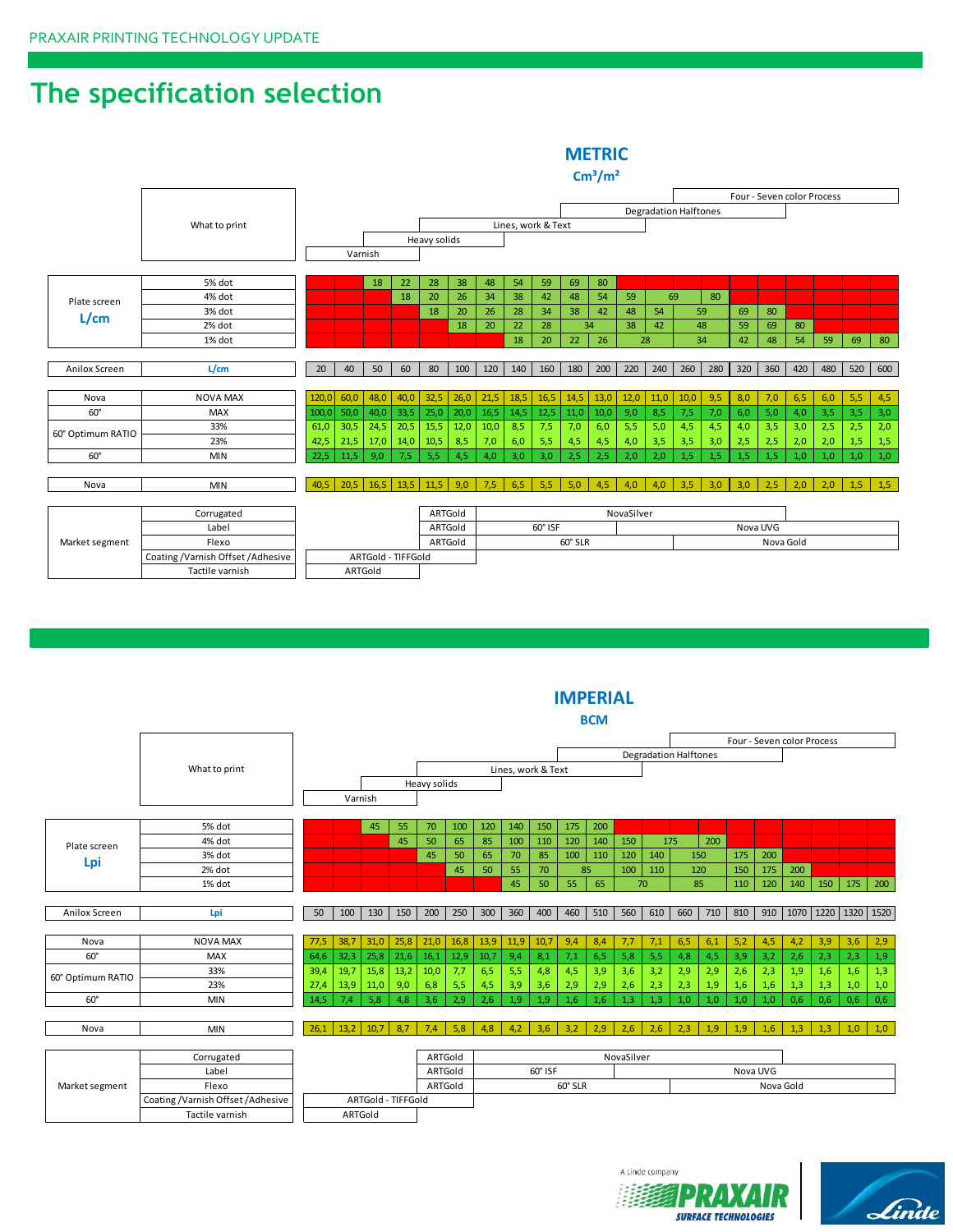# **INK Spitting – The problem and the solution**

Due to the inherently viscous nature of UV inks (being as much as five times that of the water base ink types), within the transfer zone of the press, high hydraulic forces are being applied to the doctor blade.

The thicker UV ink creates a hydroplaning effect that lifts the doctor blade a very small amount and causes "extra" to come through under that portion of the blade and transfer to the plate.

This excessive ink then prematurely releases from the plate, especially at higher press speeds, and results in what can be a very troublesome print defect. It has also been reported that contamination in the ink or if the ink wasn't ground properly and small amounts of pigment migrate underneath the doctor blade, this can create the opportunity for poor blade metering and an uneven ink film thus leading to potential ink spitting.

#### **About labels in contact with Food**

The Framework Regulation, which regulates all food-contact materials placed on the EU market, establishes, among other provisions, a general safety requirement, and specifies that food-contact materials and articles must be manufactured in accordance with GMP (Good Manufacturing Practices) so that they do not transfer their constituents to foodstuffs in quantities that could endanger human health or bring about an unacceptable change in the composition of the food or its organoleptic properties.

This brings the ink suppliers to the LOW MIGRATION INKS.

#### **About labels with no contact to foods**

Specific requirements for printing inks applied on the non-food contact side of materials and articles are detailed in the Annex to the GMP Regulation.

These requirements include, for example, a prohibition on unsafe levels of components of these inks transferring by set off or otherwise to the food-contact side.

This bring the ink suppliers to change the standard formulas of the UV inks



Tests conducted on various printing machines have led to:

- Excellent stability on the open inking system and on chambered inking systems.
- Great resistance against minor mechanical misalignments of inking systems.
- Possibility of engraving any type of pattern (having tackled the problem upstream, the type of engraving is irrelevant to the problem).
- Possibility to reach higher printing speed with different types of inks.



 $(h)$ wwwww wu**uun**nn Rough Intrinsically Hydrophilic Surface **Rough Intrinsically Hydrophobic Surface** 

 $(a)$ 

#### **The solution**

Praxair Surface Technologies is a company that specializes in surface coatings, and independently produces powders, gases, and coating equipment.

Through the American laboratories of Indianapolis, it has decided to tackle the problem upstream, aiming at a highly functional hydrophilic ceramic coating against the described phenomenon.

The structure has been defined as NOAH and was developed based on operating environments, combining:

- Material science engineering
- Advanced coating technology
- Post-coating operations
- Highly reduced surface tension with optimal hydrophilic coating performance

# INGYAHI



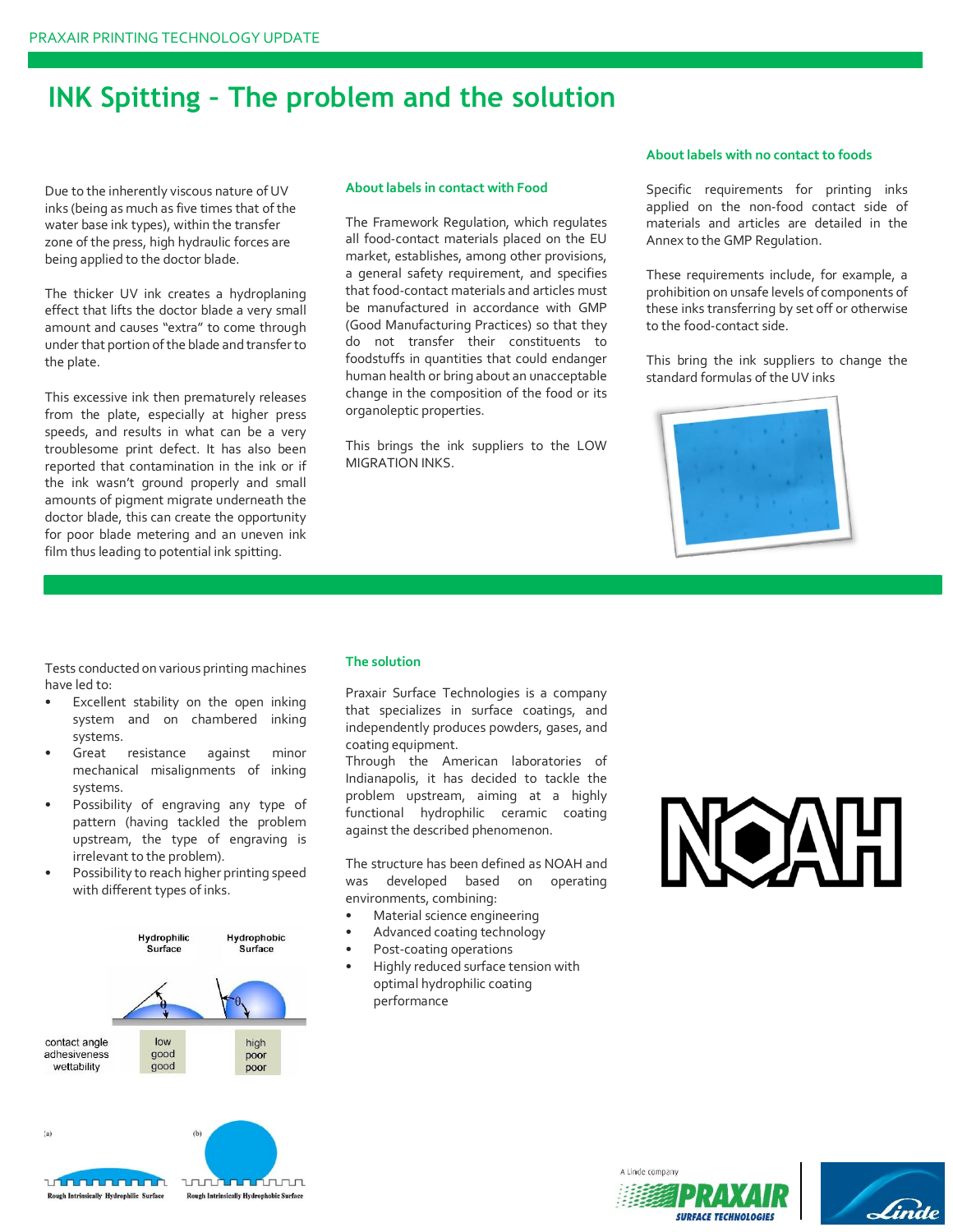# **URMI™ Liquid Volume Measurement System**

The anilox roll's primary function is to deliver a precise, uniform wet ink film thickness to a printing plate. The accuracy of this ink film thickness is dependent upon accurately identifying the volume of the engraving. To determine the ink-carrying cell volume, Praxair developed a unique liquid volume measurement tool— the URMI™ system

The volumetric unit measurement of the anilox ( $cm<sup>3</sup>$  /  $m<sup>2</sup>$ ) was born together with the measuring methodology of the unit itself in the mid-80's in the plants that saw the ceramic anilox born – those of Praxair Surface Technologies. The ink measurement method developed by Praxair allowed, and still allows, users to correlate the amount of ink that the cell of the anilox roller can transfer to any support.

These initial analyzes carried out in Europe, led to the definition of the unit of measurement still in place. In fact, analyzing the symbol we can see the division between the volume expressed in cm<sup>3</sup> and an area expressed in m².

This measurement unit has been chosen, difficult and scarce from an engineering point of view, because it is the one that practically best represents and correlates the shape of the cell to the quantity of ink that it can transfer.

#### **URMI System Simulates Ink Metering Process**

The URMI volume measurement system closely simulates the actual ink metering process. Testing procedures involve placing a measured amount of ink on a portion of the engraving to be tested, spreading that ink with a doctor blade until the volume has uniformly filled a specified number of adjacent cells, transferring the ink to a piece of paper as an image. The image is then analyzed to determine its area. As the volume of ink that created the image area is known, the volume per square inch (or volume per square meter depending on your measuring system) is easily calculated by dividing the ink volume by the area of the cells covered.

#### **Using the URMI System (step-by-step instructions)**

The accuracy of the URMI system is dependent upon the consistent depositing and spreading of a known quantity of ink, as well as the accurate measurement of the resulting spread area. In order to maintain accuracy, the following procedures should be utilized.

1. Prior to taking any measurements, the anilox roll must be cleaned with distilled or tap water and wiped dry to prepare the surface for the ink application.

2. A positive-displacement pipette, a high precision pharmaceutical tool used for reliably measuring, dosing, transferring, dispensing and injecting liquids in a large number of applications (i.e. life sciences - such as biotechnology and molecular biology medicine, chemistry, pharmacology, etc.), is included with the URMI system kit. It is used to deliver the ink to the roll surface. The pipette should be calibrated to dispense the desired quantity of ink.



3. Once ink has been applied to the roll surface, the URMI tractor assembly, containing a clean-edged doctor blade, is used to evenly spread the ink.



4. Electrostatic copy paper is then placed against the roll and rubbed over the ink area. When the paper is removed, the ink will have transferred to the paper in a pattern representing the inked surface area. Clean the roll.



5. Calculating roll volume is done with the URMI app, a mobile phone application that can measure the area and immediately calculate the volume. It gives immediate, useful information that is easily sharable with the entire printing team through the common message services.



#### **URMI System and Anilox Roll Audits**

Proper training is critical to successful use of the URMI liquid volume measurement system. Different operators will utilize varying techniques for using the equipment, and in order to guarantee accurate readings, training is essential.

Praxair can provide the necessary training through a complimentary Anilox Roll Audit, a service that educates you on how to perform regular inspections of your anilox roll inventory. These inspections can determine both the specifications and condition of all rolls currently in use and can assist in determining when a roll needs to be replaced or refurbished.

Praxair's Technical Sales personnel can provide roll audit and URMI training at any of our plant locations or on-site at your facility. During training, pressroom personnel will be shown how to perform roll audits and to<br>accurately use the URMI volume URMI volume measurement system.



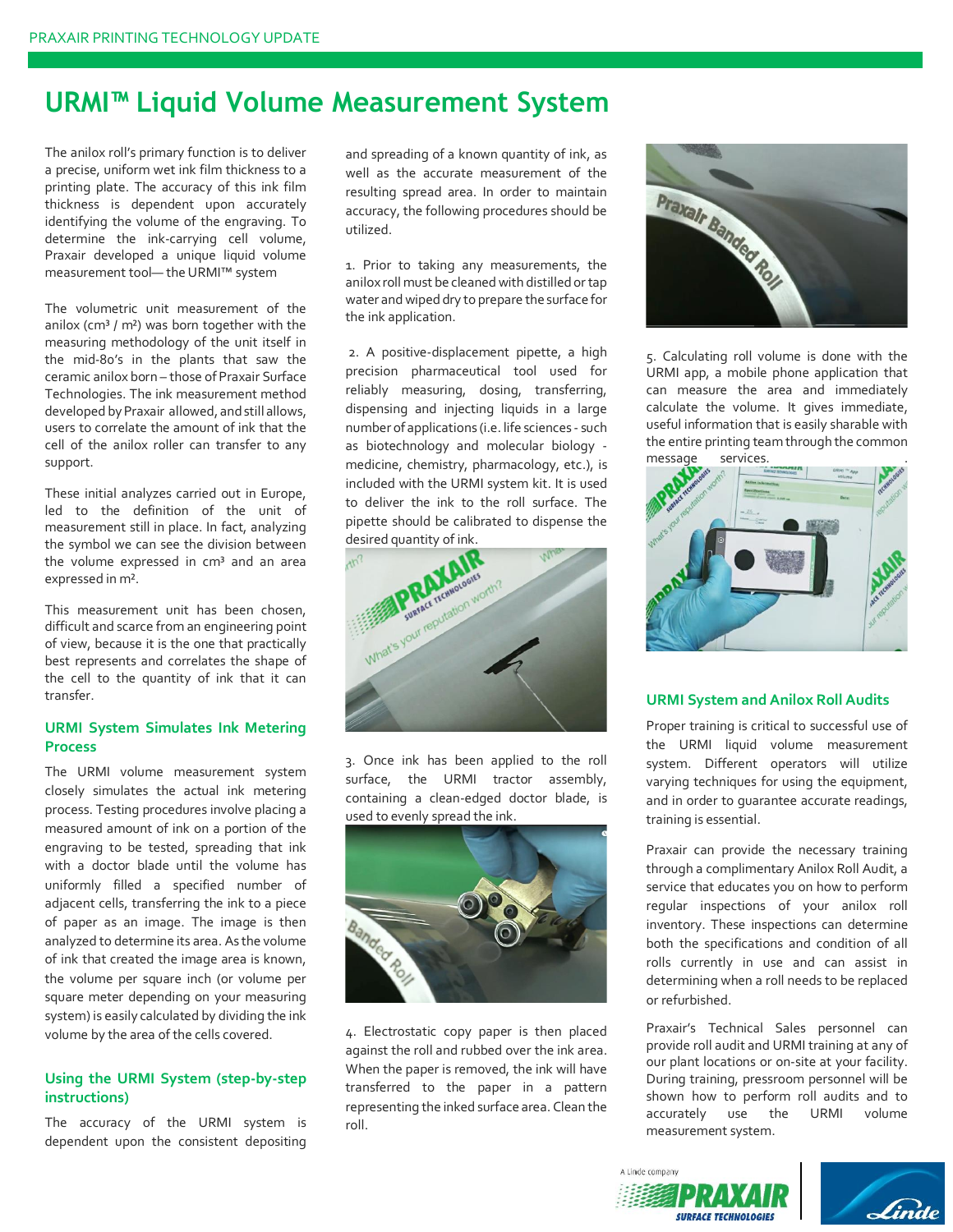# **SLR - ONE MORE WEAPON AGAINST SCORING LINES**

The very fine lines on the anilox defined by the flexographic community as a score line are a nightmare for all printers. They immediately appear on the printed product and are difficult to remove.

Extensive studies have shown that the causes are various and of different origins, as shown in the fishbone diagram below.

At the conclusion of our development project, the R & D division of the Printing Praxair Surface Technologies developed a highly resistant and high-performance product against this phenomenon.

The union of a compact and resistant ceramic coating, with a special set of the latest laser engraving technology process, allowed the creation of a highly resistant product to the score lines phenomenon, the Praxair Anilox product called SLR (Score Line Resistant).

The resistance tests carried out at many flexographic printers confirmed the excellent performance of the new SLR product.

The new technology is part of the standard 60° engraving, so it does not require any transfer tests and does not require changes in the printing machine setting.

#### **Migration to SLR is simple and immediate.**

Praxair's printing services are present in five plants worldwide and the SLR product is available at each one.

Praxair technicians are available to provide additional information over this new product



.







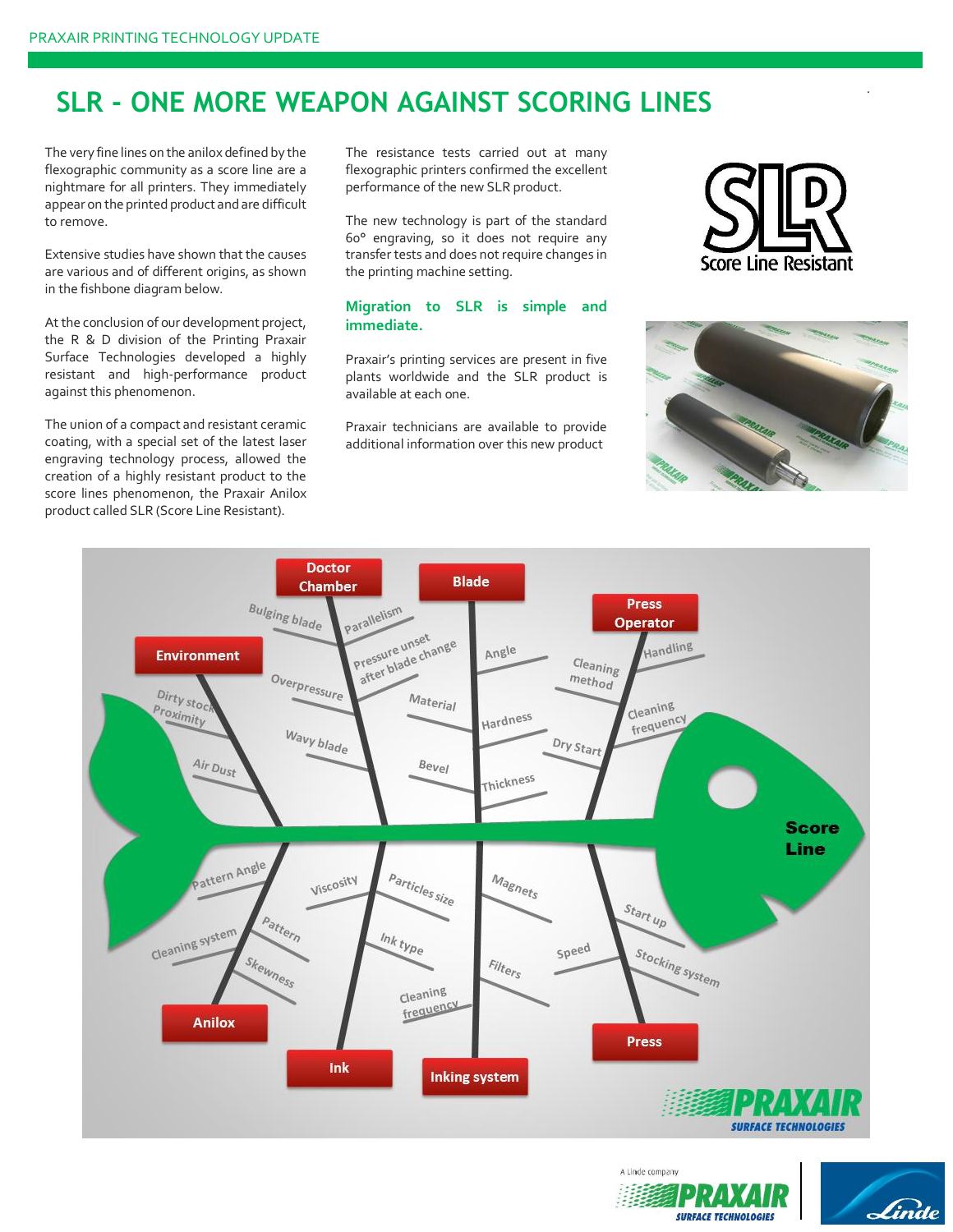### **Anilox roll cleaning systems**



If the cells of Praxair Surface Technologies' laser engraved ceramic anilox rolls become clogged with dirt, dried ink, or coatings, print quality is affected. In normal use, laser engraved anilox rolls must be cleaned as soon as possible after the completion of a press run to remove residual ink/coatings. All too often, a delay or interruption in the cleaning process may cause an anilox roll to become ineffective due to build-up of dried deposits in the cells. The build-up reduces the roll's ability to carry the proper amount of ink/ coating. When this occurs, a method of effectively removing unwanted deposits and restoring cell volume is needed.

#### **Cleaning Methods**

Any method used to clean the engraved coating must penetrate the depth of the microscopic cells in the hard-ceramic coating that gives the roll its long life.

Solids from ink pigments, varnish, etc. deposited in the bottom of each cell must be dislodged and carried away. A satisfactory cleaning method must do this without damaging the cell walls and the ceramic surface, so a balance between cleaning aggressively to remove deposits quickly and protecting the integrity of the roll's surface must be achieved.

#### **Chemical Wash**

Chemical wash anilox roll cleaning systems dissolve ink build-up in anilox cells using a caustic cleaning fluid wash followed by high pressure water spray. These processes clean by softening the ink/varnish deposits chemically, then by dislodging them with the force of the rinse. They do not use abrasives and they are advertised as preserving the integrity of the roll's surface. Because these systems use fluids, they are not size limited in the ability to penetrate high screencount anilox rolls up to 400Lpcm (1000Lpi). The roll is placed in a closed tank where it is rotated and flooded with a heated cleaning fluid that is applied, recirculated, and filtered. When this wash cycle is completed, a high-pressure water spray travels the length of the rotating roll and removes the residue from the cleaning solution and the dissolved inks. The cleaning process is completed by drying with compressed air.

Because there is a potential disposal problem with the effluent from this process, it is important that these systems include provisions for separating the effluent from the removed deposits and cleaning solution into flushable wastewater, and solid sludge for appropriate disposal.

#### **Media Blast**

The method includes directing at a highspeed spherical blasting media, through compressed air, against the anilox surface to clean.

The media to be used must be softer than the ceramic coating so as to not damage the engraved cells.

The media itself must consist of particles small enough to fit into anilox cells. Usually the dimensions of the media used are small enough to work up to 260Lpcm (660Lpi).

Blasting results can be manipulated by length of exposure to blasting, or adjustment of pressure, nozzle size and nozzle distance so, the keys elements for successful operation of any media blast system include:

- Nozzle standoff distance. Must remain constant for even cleaning effect over the entire engraved surface.
- Nozzle angle must be 90 degrees to the roll surface. This will direct its media into the cells and not against the sides of the cells where it can damage the cell walls.
- Dwell time must be rigidly controlled by nozzle travel and roll rotation speeds. Careful control of nozzle movement is necessary to ensure the process does not linger in one area long enough to cause engraving damage.
- Air pressure must be only as intense as required for successful cleaning. Excessive pressure may cause the media stream to be too aggressive and attack the engraved surface.